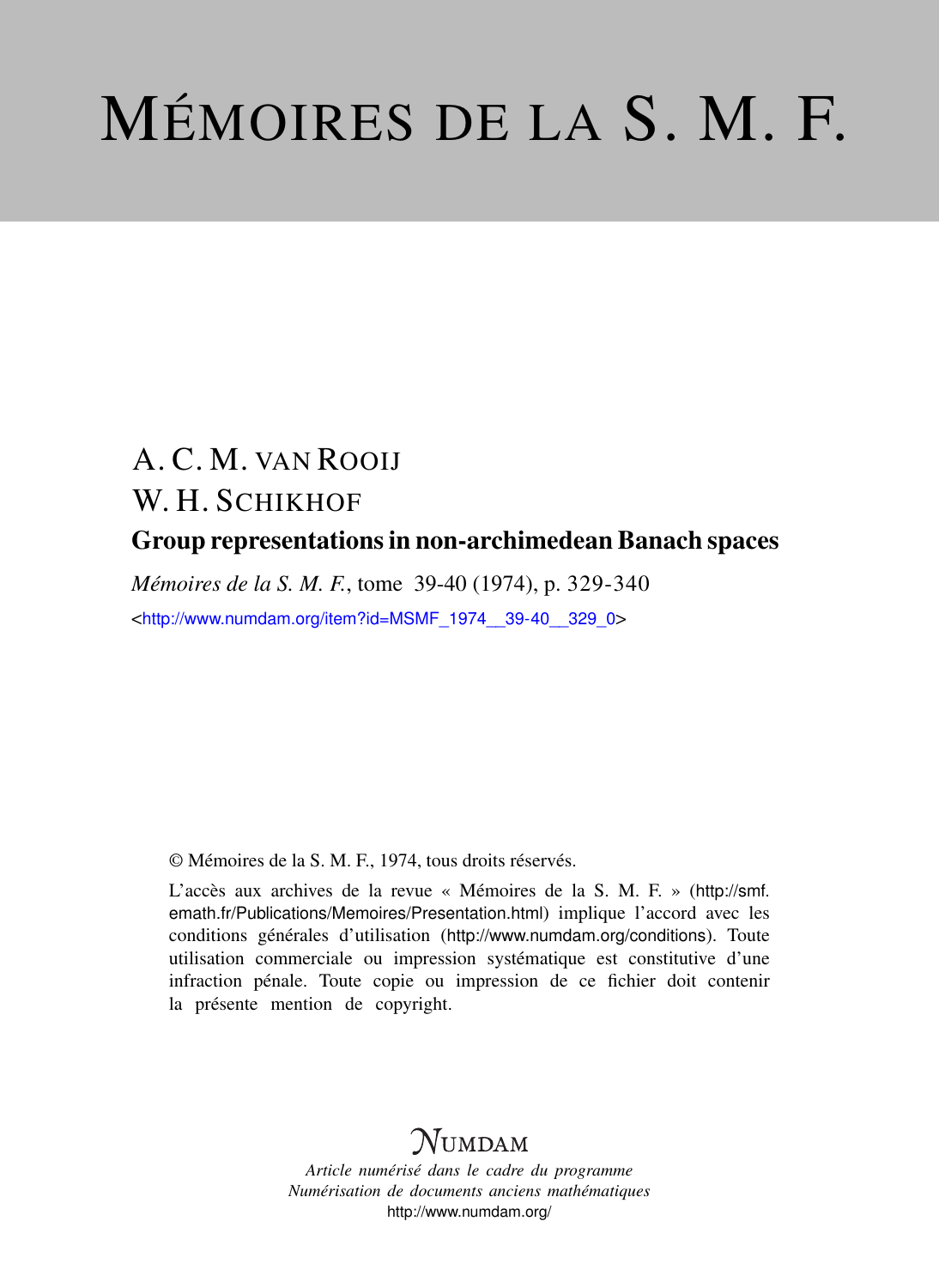Table Ronde Anal. non archim. (1972, Paris) 329 Bull. Soc. math. France, Memoire 39-40 1974. P. 329-340

#### GROUP REPRESENTATIONS IN NON-ARCHIMEDEAN BANACH SPACES

A.C.M. van ROOIJ and W.H. SCHIKHOF

#### INTRODUCTION.

This paper deals with continuous representations of locally compact groups G into non-archimedean Banach spaces E. In order that G has sufficiently many of such representations G must be totally disconnected, which we assume from now on. If G carries a K-valued Haar measure (where K is the (non-archime dean valued) scalar field) we have a 1-1 correspondence between the continuous representations of G and those of the group algebra  $L(G)$ . If G is compact, then  $L(G)$  can be decomposed as a direct sum of full matrix algebras over skew fields (Theorem 2.5) , which yields as a corollary that every irreductible continuous representation of G is equivalent to a minimal left ideal of  $L(G)$ . Further, all continuous representations of G can be classified (Theorem 2.8) . The theory for compact groups as it is given here is a generalization of the results of  $[2]$ . If G is locally compact and torsional (i.e., every compact set is contained in a compact subgroup) the results are satisfactory : G then has sufficiently many continuous irreductible representations ; every twosided closed ideal in  $L(G)$  is the intersection of maximal left ideals (Theorem 3.1, and corollaries). About non-torsional G little is known.

1. The Banach algebra  $L(G)$ .

K is a field with a (possibly trivial) non-Archimedean valuation | | such that K is complete relative to the metric induced by  $\|\cdot\|$ . The residue class field of K is k. If  $\lambda \in K$ ,  $|\lambda| \leq 1$  then  $\overline{\lambda}$  denotes the corresponding element of k. The characteristic of k is p (which may be 0) .

G is a totally disconnected locally compact group,  $\mathcal{N}$  the collection of all open compact subgroups of G,  $\delta$  the ring of sets generated by the left cosets of the elements of  $\mathcal Y$  . It is known that  $\mathcal Y$  consists of the compact open subsets of G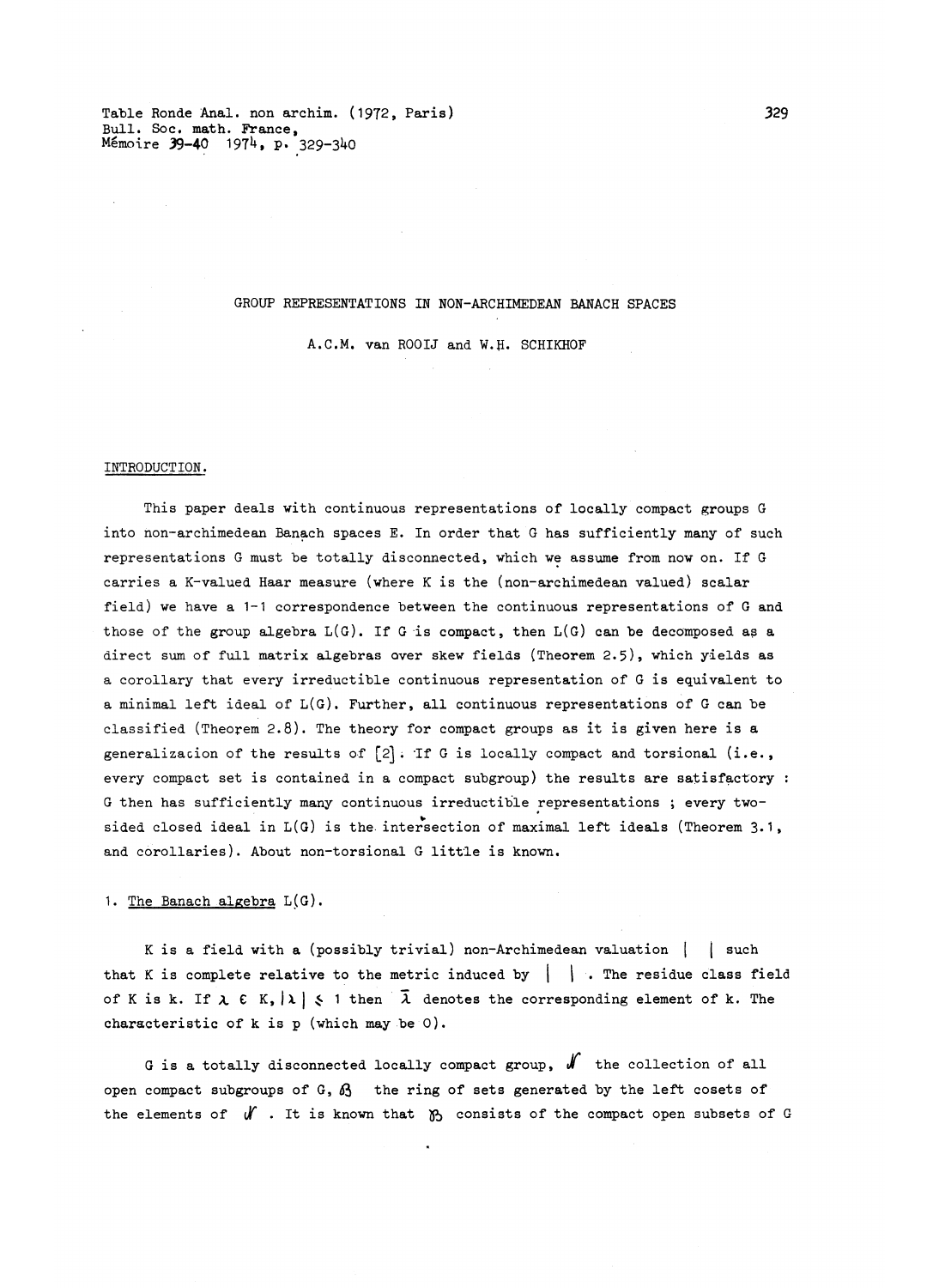and is a base for the topology of G.

. A totally disconnected compact group H is called  $p$ -free if no open subgroup of H. has an index in H that is divisible by p. (Every H is 0-free). We assume that G has a p-free compact open subgroup  $G^{\bullet}$ .

Then there exists a unique m :  $\mathfrak{B} \longrightarrow K$  with properties

 $(1)$  m is additive

(2) m is <u>left invariant</u>, i.e.  $m(xA) = m(A)$  ( $x \in G$ ;  $A \in \mathcal{B}$ )

(3)  $m(G^{\circ}) = 1$ .

This m is a left Haar measure on G.

Let  $C_{\omega}(G)$  be the K-Banach space of all continuous functions  $G \longrightarrow K$  that vanish at infinity. (If G is compact we also call this space  $C(G)$ ). More generally, for a Banach space E, C<sub>o</sub>(G  $\longrightarrow$  E) will denote the Banach space of all continuous functions  $G \longrightarrow E$  that vanish at infinity. A left Haar measure m on G induces a unique Evalued continuous linear map.  $f \mapsto f(x) \, dm(x)$  on  $C_{\omega}(G \longrightarrow E)$  for which

$$
\int 1_A(x) \xi dm(x) = m(A)\xi \quad (A \in \delta \S \; ; \xi \in E),
$$

 $1_A$  denoting the K-valued characteristic function of A. In particular (E=K)

$$
\int 1_A(x) dm(x) = m(A) \qquad (A \in \mathcal{B}).
$$

For all  $f \in C_{\mathsf{m}}(G \longrightarrow E)$ ,

 $\|\int f(x) \, dm(x)\| \leq \|f\|$ .

This integration enables us to make  $C^{\alpha}(G)$  into a K-algebra by defining a multiplication  $*$ ; for f,g  $C_{\omega}(G)$ , y  $C G$  :

$$
(f * g)(y) = \int f(x)g(x^{-1}y)dm(x) = \int f(yx^{-1})g(x)dm(x).
$$

In fact, it turns out that  $f * g \in C_{\alpha}(G)$  and  $|| f * g || \le ||f|| ||g||$ .

Thus,  $C_{\omega}(\mathbf{G})$  actually is a Banach algebra over K.  $*$  is called <u>convolution</u>. When we view  $C_{\text{M}}(G)$  as a Banach algebra under convolution, we usually call it  $L(G)$ .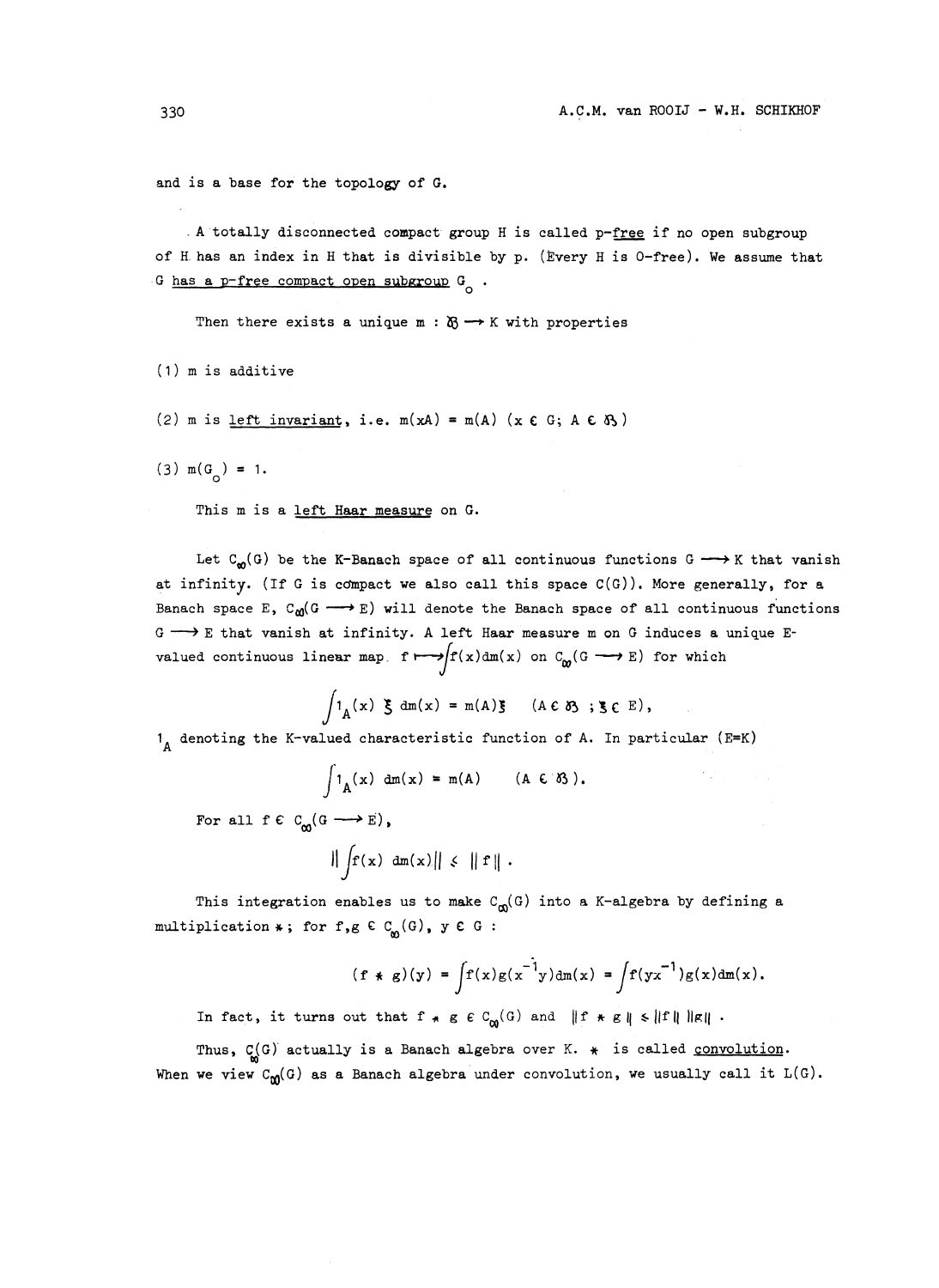If H  $\epsilon$   $\mathcal{N}$  is contained in G<sub>o</sub>, then m(H) =  $\left[\mathcal{G}_{\geq} : H\right]^{-1}$ , so  $|m(H)| = 1$ . Set  $u_{\text{H}} = m(H)^{-1}$ . 1<sub>H</sub>. Then

$$
\|u_H\| = 1, \quad \int u_H(x) dm(x) = 1
$$
  

$$
u_H * u_H = u_H.
$$

$$
\mathbf{u}_{\mathbf{H}} \star \mathbf{u}_{\mathbf{H}} = \mathbf{u}_{\mathbf{H}} \; .
$$

Let E be a Banach space. A representation of G in E is a homomorphism  $U: x \mapsto U$  of G into the group of all isometric linear bijections  $E \longrightarrow E$ . Such a representation U is called continuous if  $x \rightarrow U_x$  is continuous for each S  $\epsilon$  E.

A linear subspace D of E is U-invariant if  $U_{\mathbf{y}}(D) \subset D$  for every  $\mathbf{x} \in G$ . If  $\{0\}$ and E are the only U-invariant linear subspaces of E, the representation U is called algebraically irreducible. If *\0\* and E are the only closed U-invariant subspaces, U is irreducible.

For  $f \in C_{\omega}(G)$  and a  $\epsilon G$ , define the function  $L_{\alpha} f$  on G by

$$
(\mathbf{L}_{\mathbf{a}}\mathbf{f})(\mathbf{x}) = \mathbf{f}(\mathbf{a}^{-1}\mathbf{x}) \qquad (\mathbf{x} \in \mathbf{G}).
$$

In this way we have constructed a continuous representation L of G in  $C_{\omega}(G)$ , the regular representation.

For all f,g  $\in C(G)$  we have the identity

$$
f * g = \int f(x) L_x g dm(x).
$$

More generally, let U be a continuous representation of G in some Banach space E. For  $f \in L(G)$  and  $g \in E$  we define

(i) 
$$
f * \xi = \int f(x) u_x \xi dm(x).
$$

Thus, E becomes a module over the ring L(G) for which  
\n(ii) 
$$
||f * \xi|| \le ||f|| \quad ||\xi||
$$
 (f C L(G);  $\xi \in E$ )

$$
\quad \text{and} \quad
$$

(iii) 
$$
U_{\nu}(f * \xi) = (L_{\nu}f) * \xi \quad (f \in L(G); \xi \in E; x \in G).
$$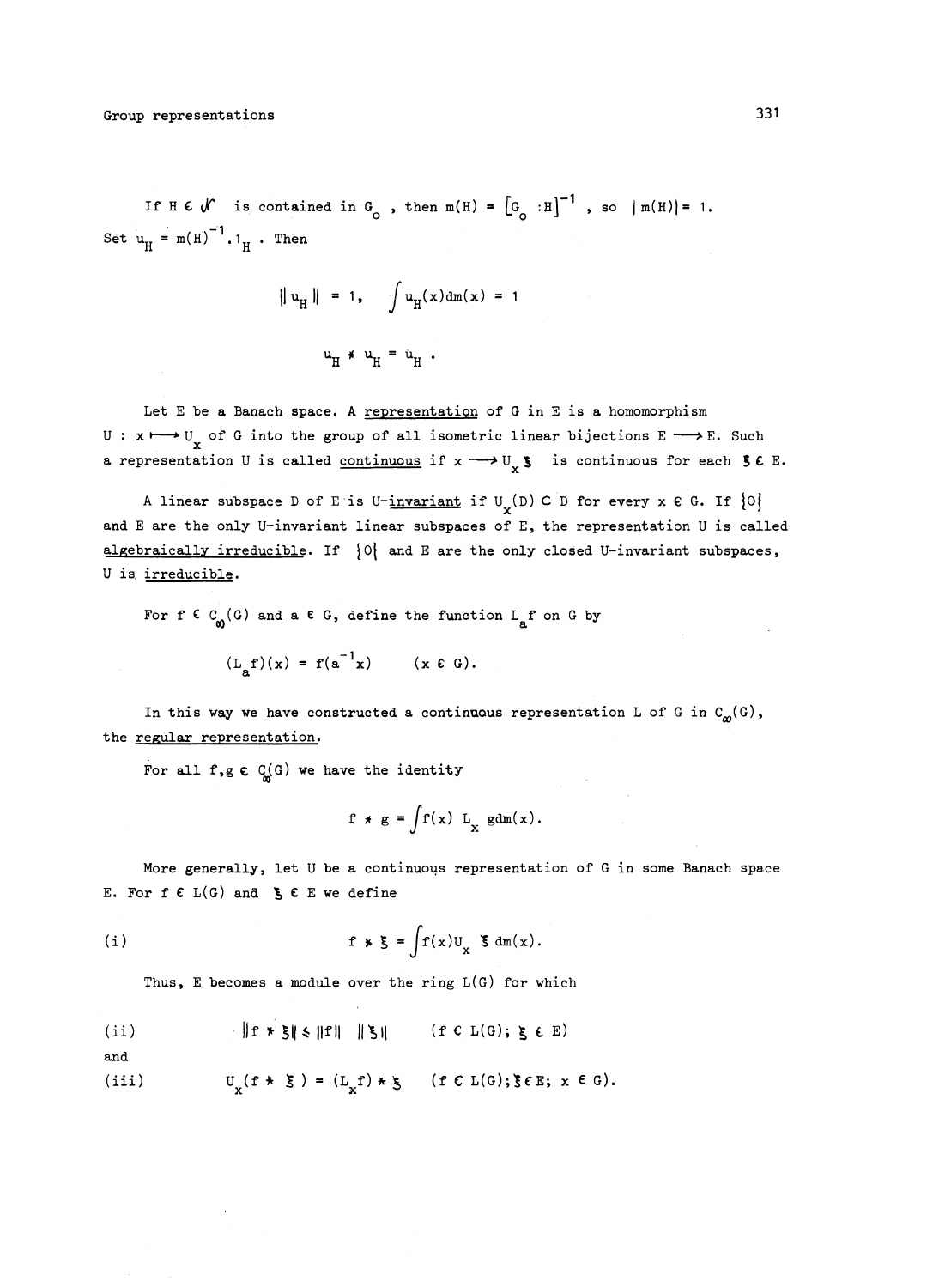If  $\xi \in E$  and  $\xi > 0$ , then  $\{x \in G \mid ||U_x \xi - \xi|| \leq \xi\}$  is an open subgroup of G. If H  $\in \mathcal{U}$  is contained in this subgroup, then  $\|u_{ij} * \xi - \xi\| \leq \varepsilon$ . Ordering  $\mathcal{U}$  in the obvious way we obtain

(iv) 
$$
\lim_{H \in \mathcal{U}} u_H * \xi = \xi \qquad (\xi \in E).
$$

In particular, the  $u_{\mu}$  form a left approximate identity for  $L(G)$ . Without any trouble one proves that they actually form a two-sided approximate identity.

A closed linear subspace of E is U-invariant if and only if it is a submodule of E. A continuous linear map  $E \longrightarrow E$  commutes with every  $U_{\mathbf{y}}$  if and only if it is a module homomorphism.

Conversely, a Banach  $L(G)$ -module is a Banach space E provided with a bilinear map  $\ast$  : L(G)  $X \to \infty$  E such that  $f \ast (g \ast \xi) = (f \ast g) \ast \xi (f, g \in L(G); \xi \in E)$  and such that (ii) holds. Such a Banach  $L(G)$ -module is continuous (or essential) if (iv) is also valid. If E is any Banach L(G)-module, the closed linear hull of  ${f \times \xi \mid f \in L(G)}$ ;  $\{ \xi \in E \}$  is the largest continuous submodule of E.

In any continuous Banach  $L(G)$ -module E, formula (iii) defines a continuous representation U of G that fulfils  $(i)$  : we have a one-to-one correspondence between continuous L(G)-modules and continuous representations of G.

 $2$  - The structure of  $L(G)$  for compact  $G$ .

In this chapter we assume that G itself is compact and p-free. We work with the left Haar measure m for which  $m(G) = 1$ .

Let  $\mathcal{N}_{\rho}$  denote the set of all normal open subgroups of G. It was proved by Pontryagin that every element of  $\int_0^{\infty}$  contains an element of  $\int_0^{\infty}$ . It follows that the  $u_{\text{H}} (H \in \mathcal{N}_{\Omega})$  form a left approximate identity for  $L(G)$ .

For any Banach space F and for n C N we consistently view  $F^{11}$  as a Banach space under the max-norm :

 $||(\xi_1, ..., \xi_n)|| = \max_i ||\xi_i||$  ( $\xi_1, ..., \xi_n \in F$ ).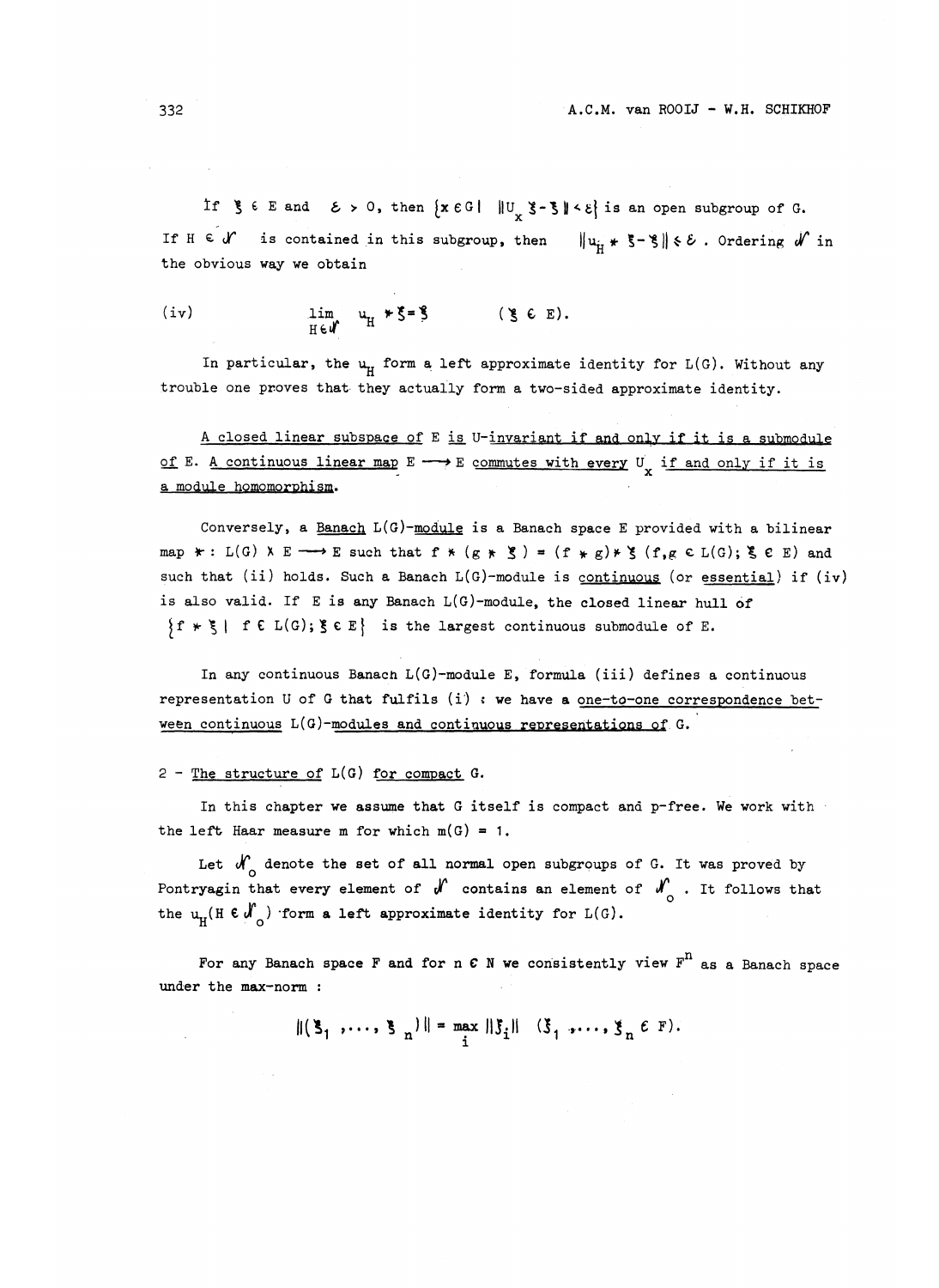If D is a closed linear subspace of a Banach space E, a projection of E onto D is a linear  $P : E \longrightarrow E$  for which

- $\| P \| \leq 1.$
- $P(E) \subset D$ .
- (3)  $Px = x$  for all  $x \in D$ .

The following lemma is well-known.

2.1. Lemma. Let D be a linear subspace of  $K<sup>n</sup>$ . Then as a normed vector space, D is isomorphic to some  $K^m$  . There exists a projection of  $K^n$  onto D

The same reasoning used in the classical theory for representations in Banach spaces now leads to

2.2. Lemma. Let U be a continuous representation of G in  $K^n$  . Let D be a U-invariant  $\frac{1}{\sqrt{1+\frac{1}{n}}}\frac{1}{\sqrt{1+\frac{1}{n}}}\frac{1}{\sqrt{1+\frac{1}{n}}}\frac{1}{\sqrt{1+\frac{1}{n}}}\frac{1}{\sqrt{1+\frac{1}{n}}}\frac{1}{\sqrt{1+\frac{1}{n}}}\frac{1}{\sqrt{1+\frac{1}{n}}}\frac{1}{\sqrt{1+\frac{1}{n}}}\frac{1}{\sqrt{1+\frac{1}{n}}}\frac{1}{\sqrt{1+\frac{1}{n}}}\frac{1}{\sqrt{1+\frac{1}{n}}}\frac{1}{\sqrt{1+\frac{1}{n}}}\frac{1}{\sqrt{1+\frac{1}{n}}}\frac{1}{\sqrt{1+\frac{$ with every  $U_x$ .

Every  $\xi \in K^n$  for which  $||\xi|| \leq 1$  determines in a natural way a  $\bar{\xi} \in k^n$ . Consequently, a K-linear A :  $K^n \longrightarrow K^n$  with  $||A|| \leq 1$  determines a k-linear  $\tilde{A}: \kappa^n \longrightarrow \kappa^n$  by

$$
\overline{A}(\overline{\xi}) = A\overline{\xi} \qquad (\xi \in K^{n}, \|\xi\| \leq 1).
$$

In particular, a representation U of G in  $K<sup>n</sup>$  induces a representation  $\overline{U}$ :  $x \mapsto \overline{U}$  in  $k^{\mathbf{n}}$ . The following lemma can be proved as an application of lemma 2.2.

2.3. Lemma. Let U be a continuous representation of G in  $K^n$  . Then U is irreductible if and only if  $\overline{U}$  is irreducible.

A .useful consequence :

2.4. Lemma. Let U,V be continuous representations of G in  $K^n$  and in a Banach space E, respectively. Suppose U to be irreducible. If  $T : K^n \longrightarrow E$  is a linear map such that  $TU_x = V_T(x \in G)$ , then

 $\|\text{TS}\| = \|\text{T}\| \|\text{S}\|$  ( $\text{S} \in \text{K}^n$ ).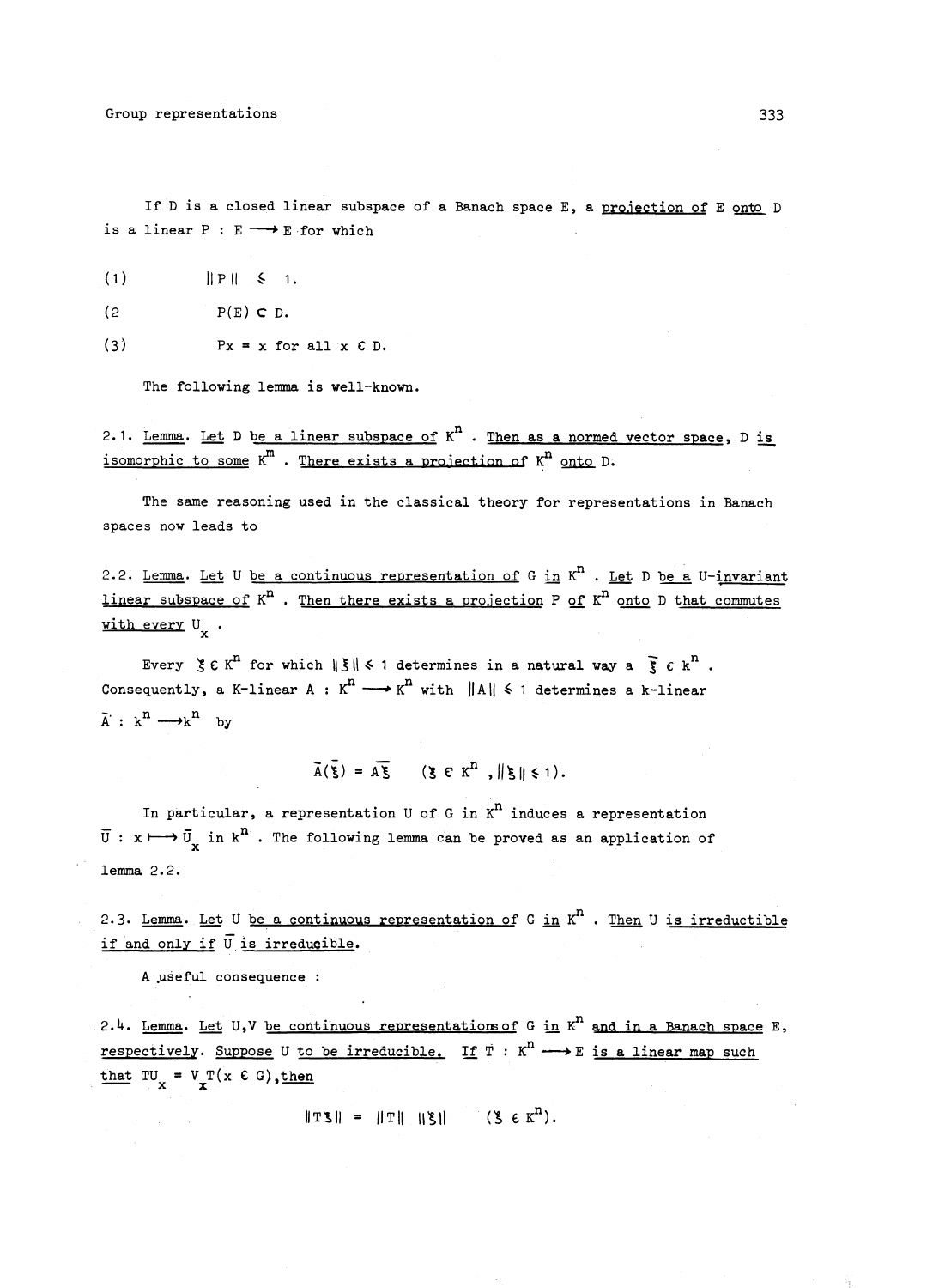If U,V are representations of G in non-trivial Banach spaces E,F, respectively, we say that they are equivalent if there exists a surjective linear  $T : E \longrightarrow F$ with  $TU_x = V_T$  for all  $x \in G$  and with

$$
\|\mathbf{T}\mathbf{S}\| = \|\mathbf{T}\| \|\mathbf{S}\| \qquad (\mathbf{S} \in \mathbf{K}^n).
$$

Similarly, two non-zero Banach L(G)-modules, E and F, are called equivalent if there exists a surjective module isomorphism  $T : E \longrightarrow F$  such that

$$
||T\mathbf{S}|| = ||T|| ||\mathbf{S}||
$$
 (8  $\epsilon$   $\kappa$ <sup>n</sup>).

In either case, if T is an isometry we speak of isomorphism rather than equivalence.

For every  $H \in \mathcal{N}_{\alpha}$ ,  $u_{H} * L(G)$  is a two-sided ideal in  $L(G)$  consisting of all functions  $G \longrightarrow K$  that are constant on the cosets of H. Thus,  $u_H \star L(G)$  is finitedimensional, and, as a normed vector space, is isomorphic to K<sup>[C: H]</sup>. We have already observed that the  $u_{H}$ (H  $\epsilon$   $\mathcal{N}_{0}$ ) form a left approximate identity in L(G). Then  $\sum \{u_{\text{H}} \times L(G) \mid H \in \mathcal{N}_o \}$  is dense in  $L(G)$ .

In the set of all central idempotent elements of  $L(G)$  we introduce an ordering ^ by

$$
e_1 \leq e_2 \text{ if } e_1 \times L(G) \subset e_2 \times L(G).
$$

Let  $\epsilon$  be the set of all minimal non-zero central idempotents. The elements of  $\epsilon$  are linearly independent and have norm 1. Then for every H  $\epsilon$  d<sub>o</sub> only finitely many elements of  $\varepsilon$  are  $\check{\xi}$   $u_{\text{H}}$ . One proves easily that  $u_{\text{H}} = \sum {\{\text{e } \varepsilon \hat{\xi} : \text{e } \xi u_{\text{H}}\}}$ . For every e  $\epsilon \epsilon$  there exists an  $H \epsilon$  of with  $\|u_{H} * e - e\| \leq 1$ ; then e  $\star u_{H} \neq 0$ . By the minimality of e it follows that  $e = e * u_{H}$ , so

$$
e * L(G) = e * u_{H} * L(G) = u_{H} * e * L(G) C u_{H} * L(G).
$$

By lemma 2.1,  $e * L(G)$  is isomorphic to some  $K^n$ .

We need one more definition before we can formulate the structure theorem for L(G). Let  $(A_i)_{i \in I}$  be a family of Banach spaces. We set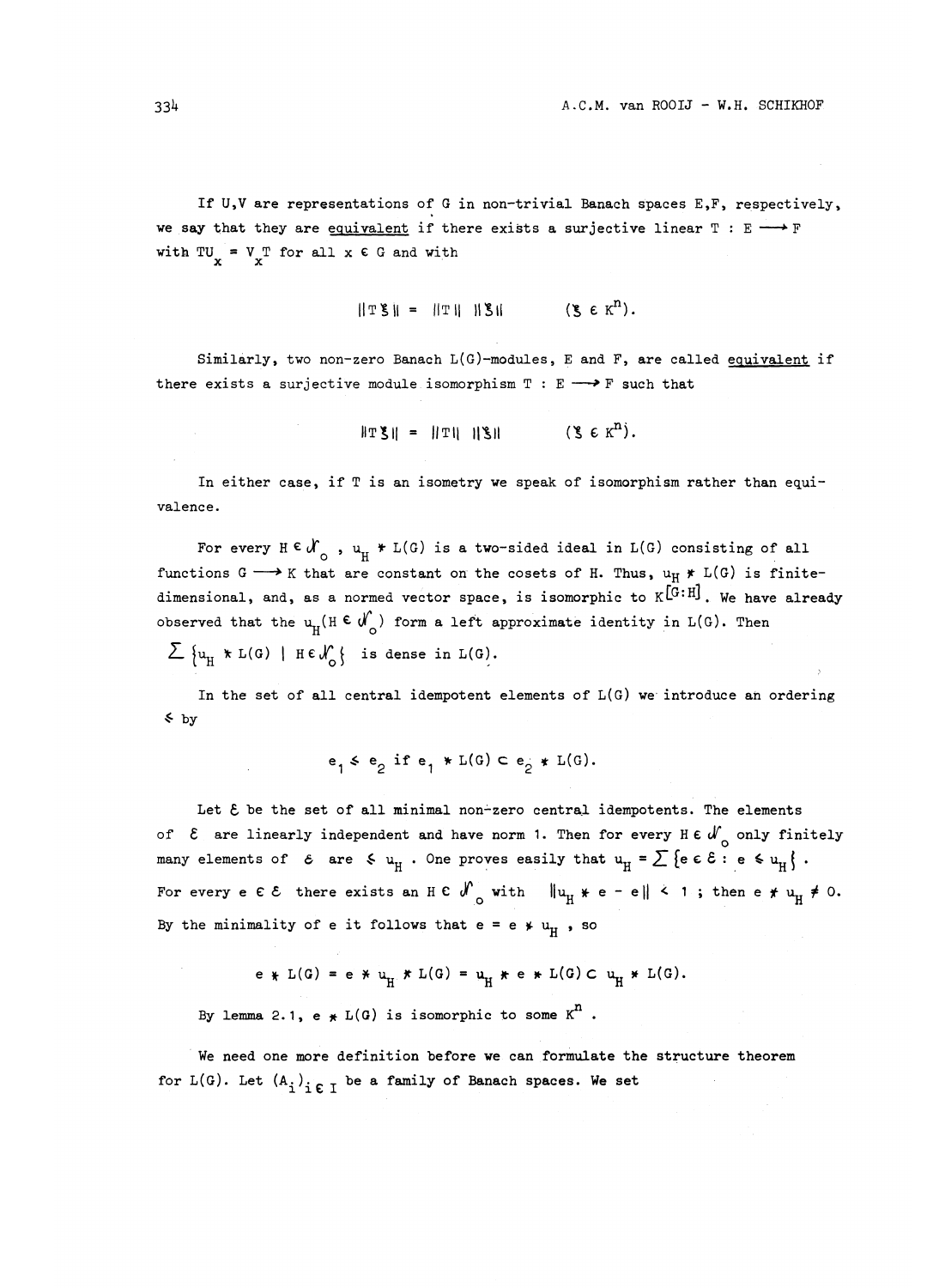$\begin{array}{c} \n\oplus \ A_i = \{x \in \Pi \ A_i \mid \text{if } \ \epsilon > 0, \text{ then } ||x_i|| > \epsilon \text{ for only finitely many } i \}. \n\end{array}$ 

In a natural way,  $\bigoplus_{i \in I} A_i$  is a Banach space under the norm defined by  $||x|| = \sup_{i \in I} ||x_i||$ . If all the  $A_i$  are Banach algebras (or  $L(G)$ -modules),  $\bigoplus_{i \in I} A_i$ becomes a Banach algebra (an L(G)-module).

It is now relatively easy to prove the following analog to a classical structure theorem for finite groups.

2.5. Theorem. For e c  $\ell$  set  $L(G)$  = e \* L(G). As a Banach space, L(G) is isomorphic to some  $K^n$ . Every  $L(G)$  is a two-sided ideal in  $L(G)$ . If  $f \in L(G)$ , then f = *Z\_ e yr* f and (| f ) [ = sup || <sup>e</sup> *^* f|( . The formula  $e \in \mathcal{E}$  e $\epsilon$ 

$$
(Sf)_{\alpha} = e * f \qquad (e \in \mathcal{E} ; f \in L(G))
$$

yields an isomorphism of Banach algebras

$$
S : L(G) \longrightarrow \bigoplus_{e \in \mathcal{E}} L(G)_e
$$

For every  $X \subset \mathcal{E}$ ,  $\{f \in L(G) \mid e * f = 0 \text{ for every } e \in X\}$  is a closed two-sided ideal in L(G) ; all closed two-sided ideals of L(G) are of this form. The minimal non-zero two-sided ideals are just the L(G).

In the following lines, instead of "minimal non-zero left ideal of  $L(G)$ " we simply say "minimal ideal".  $L(G)$ , being a finite-dimensional left ideal of  $L(G)$ , contains minimal ideals. As in the purely algebraic representation theory of finite groups, each  $L(G)$  is a sum of minimal ideals ; every minimal ideal lies in some  $L(G)$  ; and two minimal ideals are isomorphic (as  $L(G)$ -modules) if and only if they are contained in the same  $L(G)$ <sub>0</sub>.

Let  $n(e)$  be the dimension (as a K-vector space) of a minimal ideal that is contained in L(G) . It follows from lemma 2.1 that for every e  $\epsilon$   $\epsilon$  we can choose an  $L(G)$ -module structure on  $K^{n(e)}$ , so that the resulting module  $I^{(e)}$  is isomorphic to the minimal ideals that lie in  $L(G)$ . The module structure of  $I^{\{e\}}$  induces a continuous representation  $W^{\epsilon}$  of G in K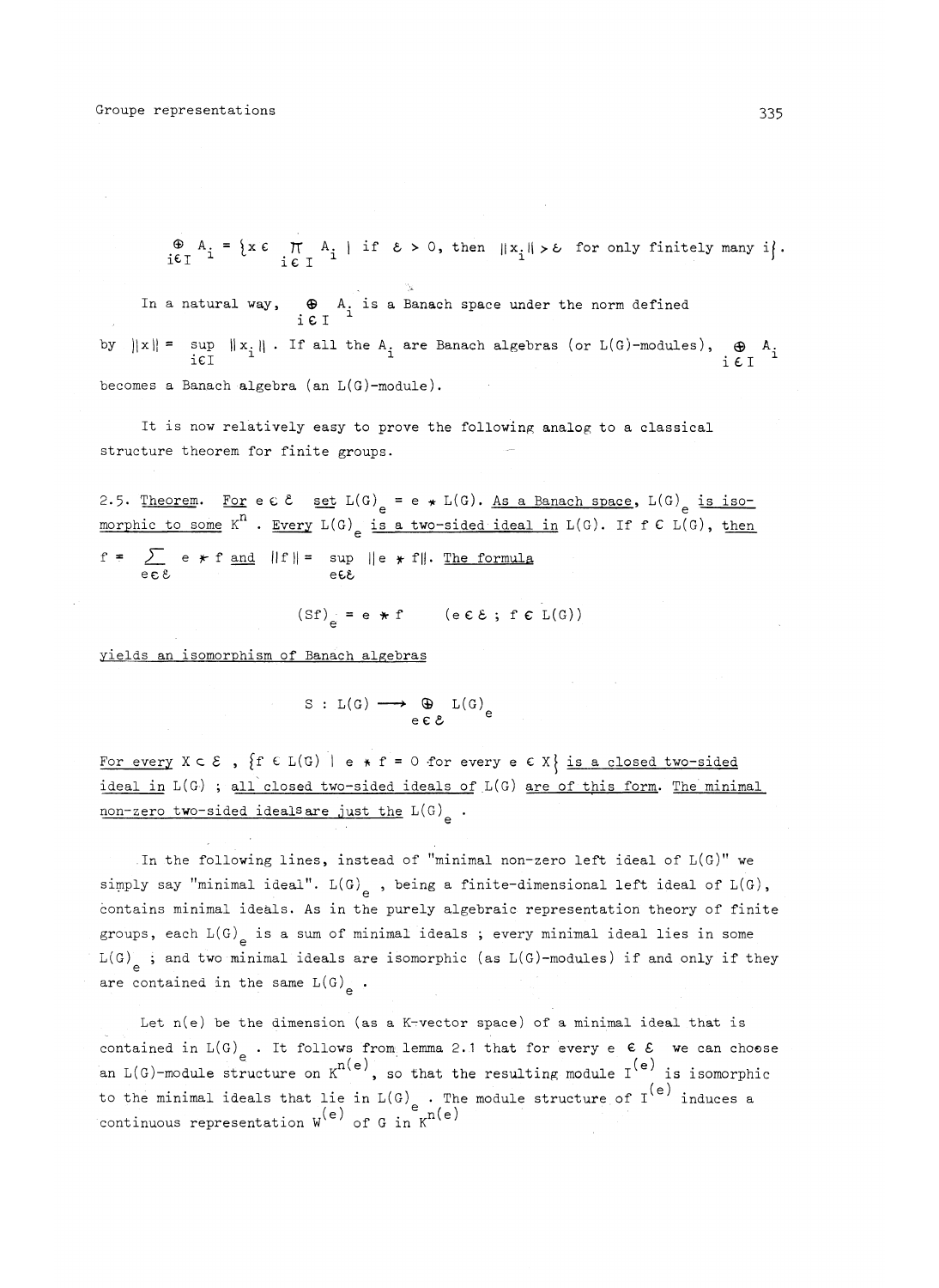The following generalization of 2.5 is not hard to prove.

2.6 . Theorem. Let .• U be a continuous representation of G in a Banach space E ; let *yr* be the corresponding module operation  $L(G) \times E \longrightarrow E$ . For e  $\epsilon \geqslant$  set

 $E_{\alpha}$  = {e \*  $\zeta$  |  $\zeta \in E$ }. Each E<sub>a</sub> is a closed submodule of E. The formula

$$
(S\hat{S})_{\circ} = e \ast \check{S} \qquad (\check{S} \in E)
$$

yields an isomorphism of Banach L(G)-modules

$$
\begin{array}{ccc}\nS & : E \longrightarrow & \bigoplus_{e \in \mathcal{E}} & E_e \\
& & \downarrow \\
& & & \downarrow \\
\end{array}
$$

The restriction of U to  $E_a$  is called the e-homogeneous part of U. If  $E_a = E$ , then U itself is called e-homogeneous. (Observe that always  $(E_a)_{a} = E_a$ ).

Let U be an irreducible continuous representation of G in a Banach space E. Choose  $\zeta \in E$ ,  $\xi \neq 0$ . There must exist an e  $\varepsilon \xi$  with e  $\star$   $\xi \neq 0$ . As L(G) is a sum of minimal ideals, there must exist a minimal ideal  $D \subset L(G)$  with  $D * S \neq (0)$ . Applying lemma 2.4 (consider the map  $f \mapsto f * g$  ( $f \in D$ )) we get

2.7 Corollary. Every irreducible continuous representation of G is equivalent to one of the  $W^{\epsilon'}$ . In particular, it is finite dimensional.

Now let F be any Banach space. Every n *X* n-matrix induces in a natural way a map  $F^n \longrightarrow F^n$  . Thus, every  $W^{(e)}$  induces a continuous e-homogeneous representation  $W^{(e)}$  3 Id<sub>p</sub> in  $F^{n(e)}$ . (To explain the notation we observe that  $F^n$  is linearly isometric to  $K^{n}$   $\otimes_{K} F^{n}$ . Together with Theorem 2.6 the following gives a complete classification of all continuous representations of G.

2.8 . Theorem. Every e-homogeneous continuous representation of G is isomorphic to  $W^{(e)}$   $\otimes$  Id<sub>r</sub> for some Banach space F. The given representation determines F up to an isomorphism of Banach spaces.

For e  $\varepsilon$   $\varepsilon$  let  $\alpha_e$  be the set of all linear module homomorphisms  $I^{(e)} \rightarrow I^{(e)}$ . Obviously,  $\alpha$  is a K-Banach algebra. But it follows from lemma 2.4 that  $\alpha$ <sub>2</sub> even is a valued skew field containing K. It turns out that every commutative subfield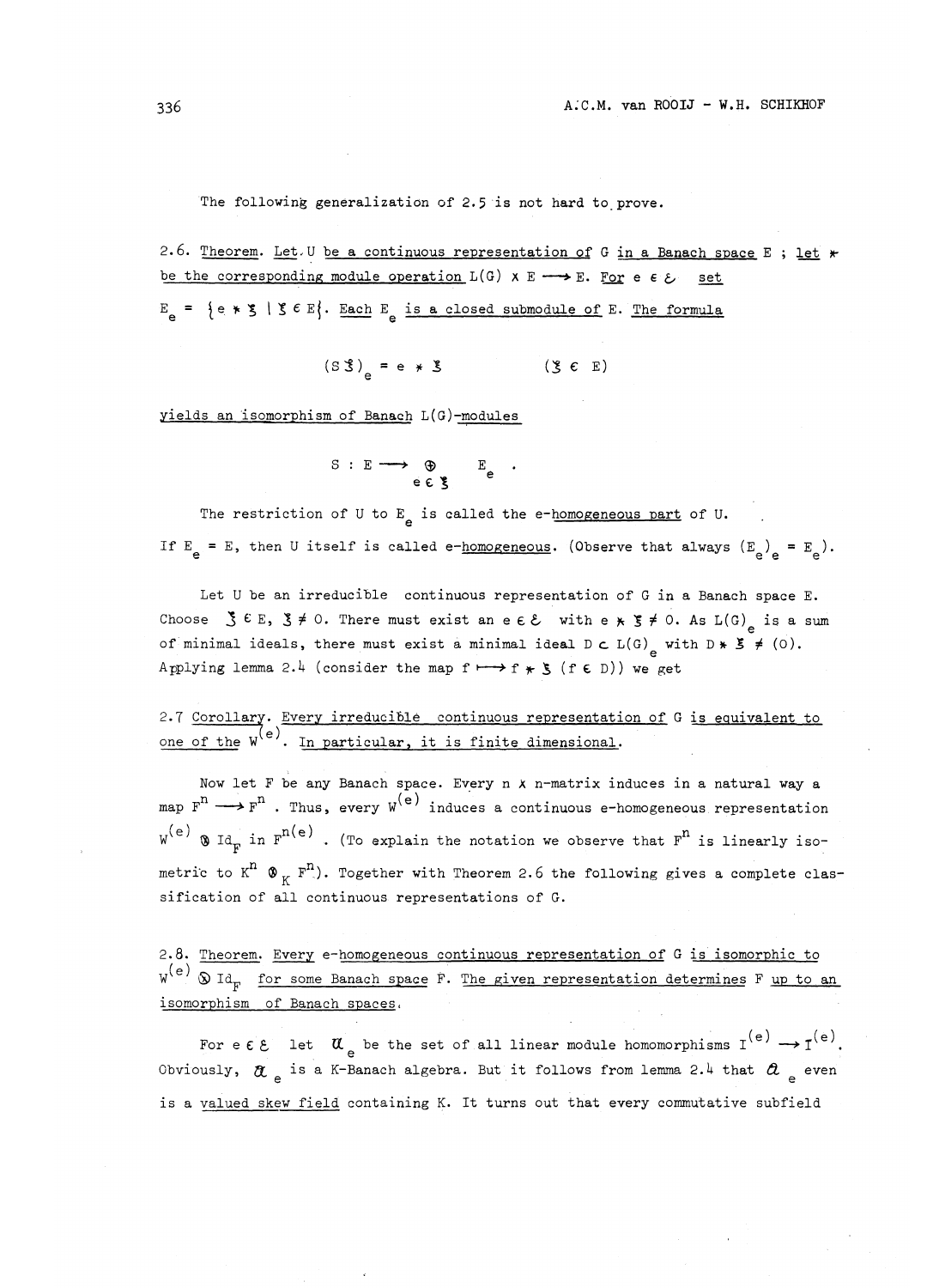of  $\alpha$ <sub>2</sub> is obtainable by adjunction of roots of 1 to K. Hence, if K contains "enough" roots of 1, then  $\alpha_{\alpha}$  = K.

In a natural way,  $I^{(e)}$  becomes a normed vector space over  $\mathcal{A}_{e}$  . As in the algebraic theory,  $L(G)$ <sub>e</sub> (as an algebra or an  $L(G)$ -module) is isomorphic to the algebra of all  $\varnothing$ <sub>e</sub>-linear maps  $I^{(e)} \longrightarrow I^{(e)}$ . But this time the isomorphism is also an isometry. It follows that, if G is abelian, then every  $L(G)$  is a valued field, and L(G) is power-multiplicative. (A Banach algebra A is power-multiplicative if  $\| \mathbf{a}^{n} \|$  =  $\| \mathbf{a} \|$ <sup>n</sup> for all a  $\in \mathbf{A}$  and  $\mathbf{n} \in \mathbf{N}$ .

As a Banach space,  $I^{(e)}$  is isomorphic to  $(\mathbb{Q}_{\geq})^{H(e)}$  for some n(e)  $\epsilon$  N. It follows that  $L(G)$  (as a Banach algebra or a Banach  $L(G)$ -module) is isomorphic to the algebra of all  $n(e)$  x  $n(e)$  matrices with entries form  $\alpha$  . Here the norm of a matrix is the maximum of the norms of its entries.

#### 3 - Representations of locally compact groups.

K, k, p, G are as in chapter 1. We assume every element of  $\mathcal N$  to be p-free.

G is called torsional if every compact subset is contained in a compact subgroup. If G.is torsional then so is every closed subgroup and.every quotient of G by a closed normal subgroup.

The additive group of a non-trivial valued local field is torsional : for each n  $C \mathbb{N}$ ,  $\{ x \mid |x| \leq n \}$  is a compact open subgroup. The multiplicative group is not torsional : if  $|x| > 1$ , then lim  $|x^n| = \infty$ . The general and special linear groups are not torsional. However, the following group G of triangular  $m \times m$  matrices

$$
G = \left\{ (\alpha_{ij}) | \alpha_{ij} = 0 \text{ if } i < j; |\alpha_{ii}| = 1 \text{ for all } i \right\}
$$

is torsional : for each n  $\epsilon \in \mathbb{N}$ ,  $H_n = \{ (\alpha_{i,j}) \epsilon \in \mathbb{N} \mid |\alpha_{i,j}| \leq n^{1-j} \text{ for all } i,j \}$  is a compact open subgroup.

We now formulate the main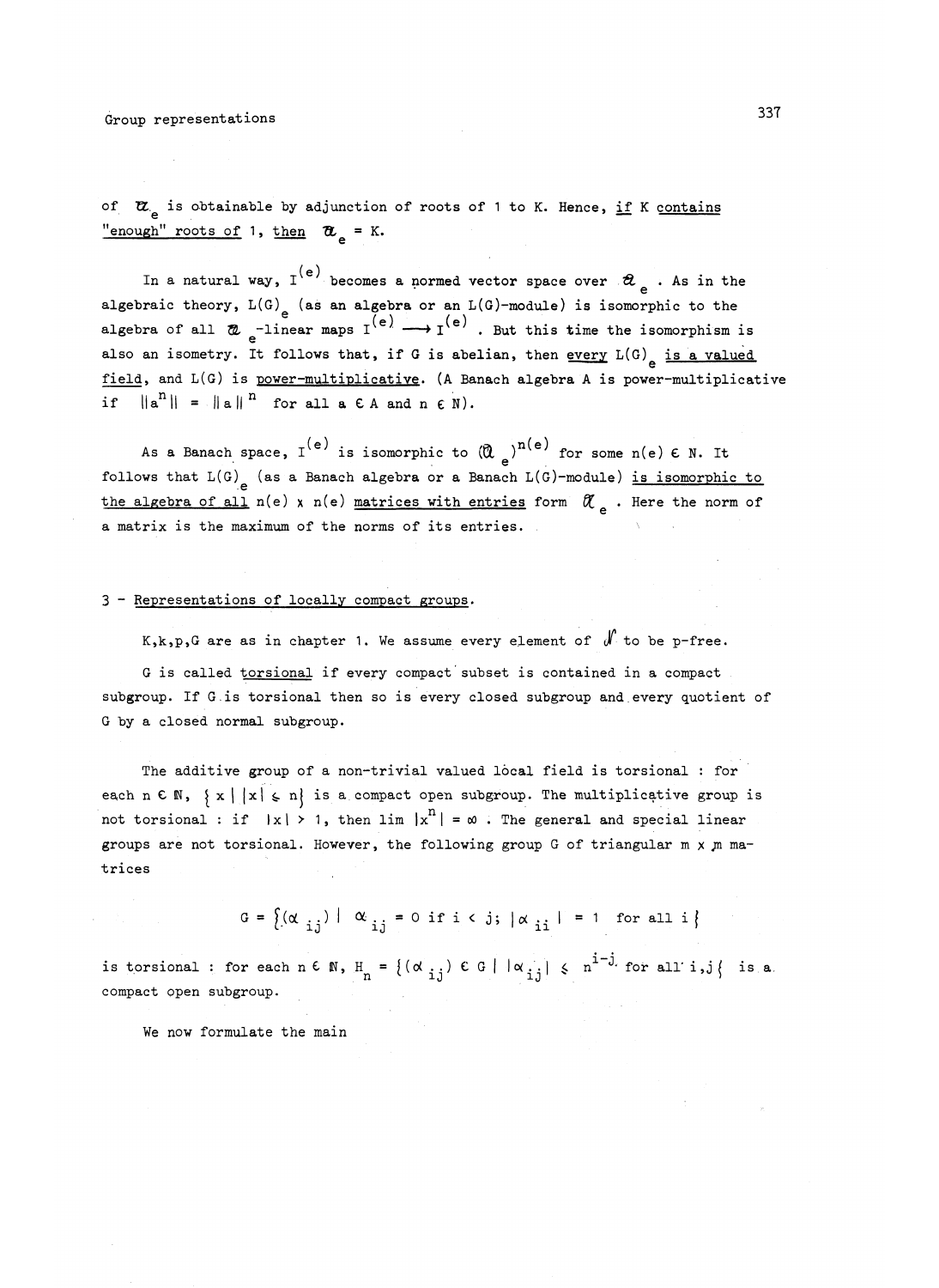3.1. Theorem. Let G be torsional and let  $I \subset L(G)$  be a proper closed two-sided ideal. For every  $f \in L(G)$  there exists a maximal modular left ideal  $N \supset I$  such that  $||f \mod I|| = ||f \mod N||$ .

Proof. First, assume that G is compact. Then  $L(G) = \bigoplus L(G)$  where  $\mathcal E$  is the  $eE$ collection of minimal central idempotents of L(G). (Theorem 2.5).

Then I =  $\bigoplus_{e \in \mathcal{D}} L(G)_{e}$  for some  $\mathcal{D} \subset \mathcal{E}$ ,  $\mathcal{D} \neq \mathcal{E}$ , and  $f = \sum_{e \in \mathcal{E}} e * f$ .<br>Clearly,  $||f \mod I|| = \max |f * e|| = ||f * d||$  for certain  $d \notin \mathcal{D}$ .

Clearly,  $\|\mathbf{f}\|$  mod I| =  $\|\mathbf{f}\|$  + e| =  $\|\mathbf{f}\|$  + d| for certain d  $\phi$   $\vartheta$ .

We identify  $L(G)$ <sub>d</sub> with the algebra of all n(d) x n(d) matrices over  $\alpha$ (See the end of Chapter 2). There exists a  $\mathfrak{z} \in (\mathfrak{U}_A)^{n(d)}$  with

 $||(d * f)(3)|| = |d * f|| ||3||$ . Let  $N_A = {g \in L(G) \cup g(S) = 0}$ ; then  $||d * f \bmod N_d|| = ||d * f||$ . For e  $\epsilon \epsilon$ ,  $e \neq \mathcal{D}$  set  $N_a = L(G)$ , and let  $N \subset L(G)$  be the closure of  $\sum_{e \in E} N_e$ . Then N is a maximal modular left ideal contaiing I, and  $||f \bmod N|| = ||d * f \bmod N_A|| = ||d * f|| = ||f \bmod I||$ .

Observe that one can make a non-zero n(d) x n(d) matrix s over  $\alpha$  a such that  $N_A * s = \{0\}$  and s  $* s = s$ . (The columns of s are suitable multiples of  $\S$ ). We need this remark in the second part of this proof.

For the general case we may assume that  $f$  has compact support, so  $f = 0$  outside a compact open subgroup H. We have the obvious embedding  $L(H) \longrightarrow L(G)$ 

By the foregoing there exists a maximal modular left ideal M of L(H), with identity e<sub>o</sub> , for which M  $\supset$  I  $\cap$  L(H) and  $\|$ f mod I  $\cap$  L(H)|| = ||f mod M || , and there exists an idempotent s  $C L(H)$  with  $M * s = \{0\}$ . By maximality,  $M = {g \in L(H) | g * s = 0}$ . Set  $J = L(G) * M + I$ . J is a closed left ideal of  $L(G)$ , containing I. For all  $g \in L(G)$ 

$$
g * e_0 - g = \lim_{V \in \mathcal{N}} (g * u_V * e_0 - g * u_V) c L(G) * M c J,
$$

so J is modular. We next prove  $J \neq L(G)$ .

Let  $j \in J \cap L(H)$ . Then  $(j-j * s) * s = 0$ , so  $j-j * s \in M$ . Also,  $j * s \in (L(G) * M + I) * s \subset I * s \subset I$  and  $j * s \in L(H)$ , so  $j * s \in M$ . Therefore, J 0 L(H) C M, so that  $J \neq L(G)$ . Trivially,  $J \cap L(H) \supset M$ , so  $J \cap L(H) = M$ .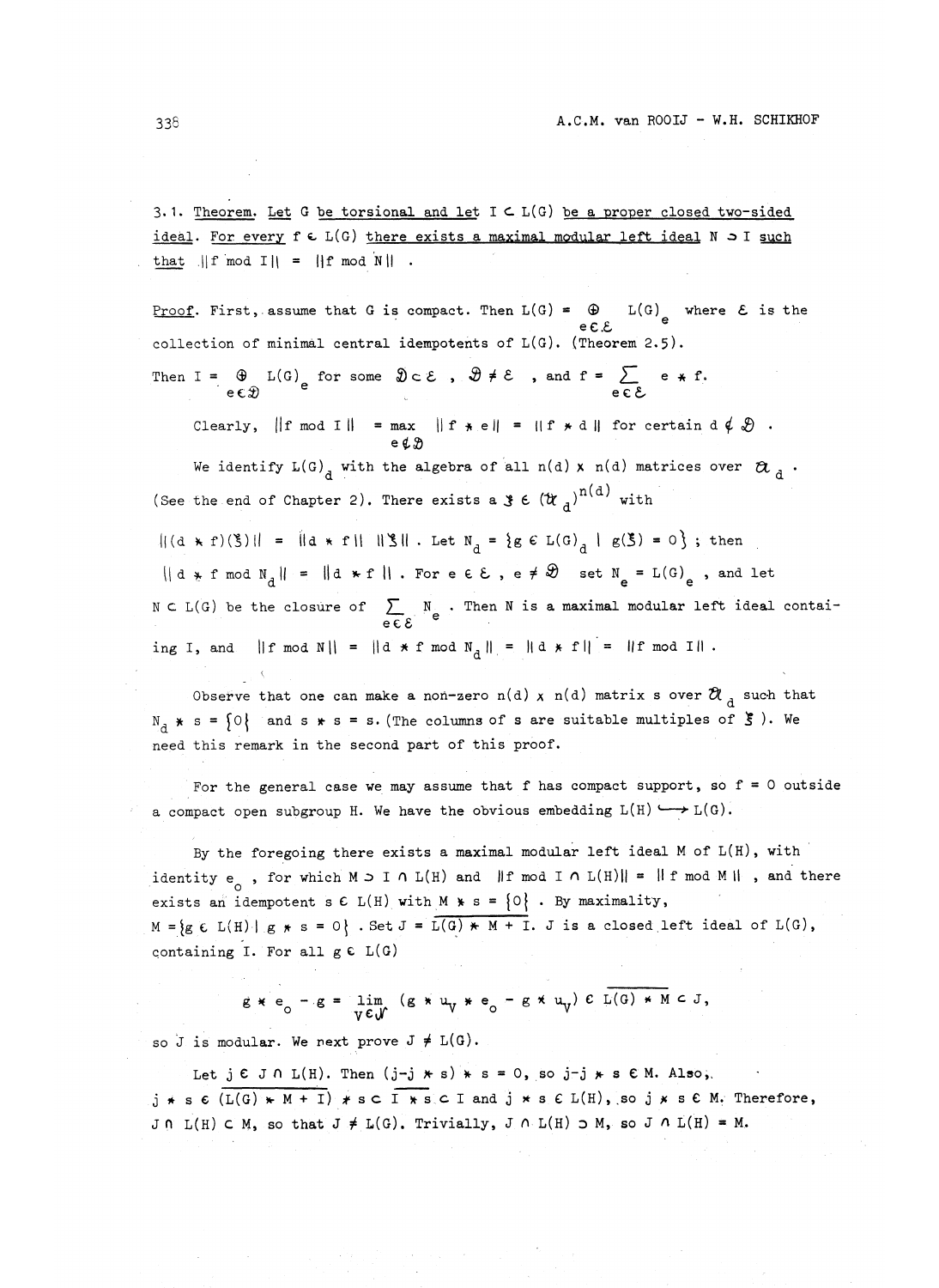Being a proper modular left ideal, J extends to a maximal modular left ideal N of  $L(G)$ . By the maximality of M we still have N  $\cap$   $L(H) = M$ .

By lemma 2.4, the canonical map

$$
\rho: L(H)/M \longrightarrow L(G)/N
$$

satisfies  $\|\rho(\eta)\| = \|\rho\|$  lipli ( $\eta \in L(H)/M$ ). Using the fact that

 $\lim_{\forall V \in \mathcal{N}} ||u_V \mod M|| = \lim_{\forall V \in \mathcal{N}} ||u_V \mod N|| = 1$  we see that  $||\rho|| = 1$ , so  $\rho$  is an isometry. Hence,  $|| f \mod N || = || f \mod M || = || f \mod I \cap L(H) || >$ 

 $\| f \mod I \| \geq \| f \mod N \|$ .

3.2. Corollary. Let  $H \in \mathcal{N}$  and let I be a closed two-sided ideal in  $L(G)$ . Then the canonical map  $L(H)/I \cap L(H) \longrightarrow L(G)/I$  is an isometry.

3.3. Corollary. If G is abelian and if I is a maximal modular ideal of  $L(G)$ , then L(G)/I is a valued field which is the completion of an algebraic extension of K.

Proof. For every HC $(J^{\prime})$ , I  $\cap$  L(H) is a maximal ideal of L(H) of finite codimension, and  $L(H)/I \cap L(H)$  is a valued field.

The corollary now follows from the observation that the union of the canonical images of the  $L(H)/I \cap L(H)$  (H  $\epsilon$   $\int$ ) is dense in  $L(G)/I$ .

3.4. Corollary. For each two-sided closed ideal  $I \subset L(G)$  the Banach algebra  $L(G)/I$ is reduced ("Spectral synthesis"). In particular, for each f G L(G) there exists an  $(algebraically) irreducible continuous representation T of L(G) in some Banach$ space such that  $||T_{\rho}|| = ||f||$  (f  $\epsilon L(G)$ ). ("The Fourier transformation is an isometry"). For each x € G, x ≠ e there exists a continuous irreducible representation U of G in some Banach space such that  $U_x \neq I$ . ("Gelfand-Raikov Theorem").

The representation space of an irreducible , representation of an abelian group may have dimension greater than 1. If K is "big enough" this cannot happen :